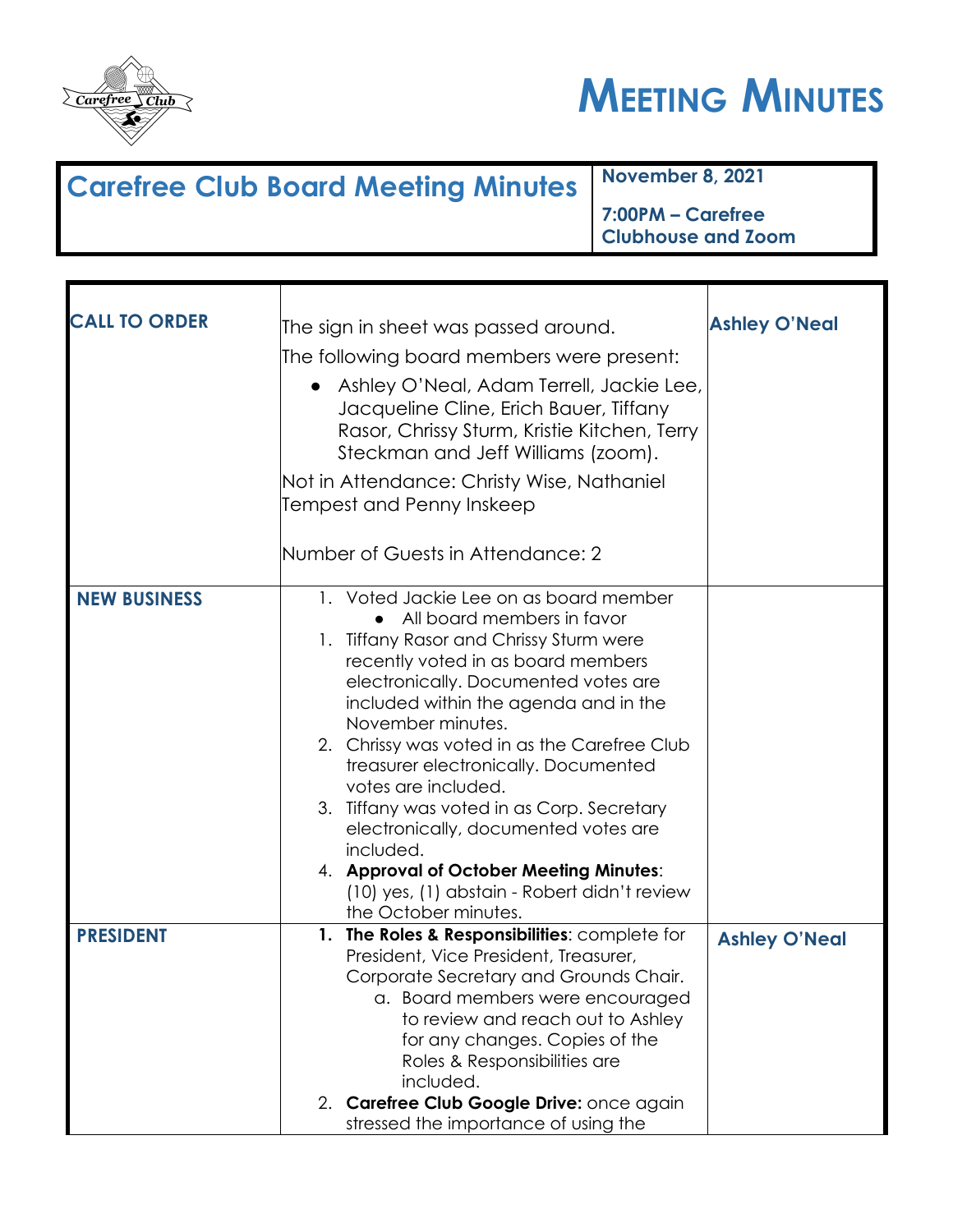|                       | Carefree Club Google Drive to keep              |                       |
|-----------------------|-------------------------------------------------|-----------------------|
|                       | committees organized.                           |                       |
|                       | a. Robert asked for the link to be sent         |                       |
|                       | again. Ashley to send a link again.             |                       |
|                       | b. Google Drive is not open to the              |                       |
|                       | community. Board Members use                    |                       |
|                       | only.                                           |                       |
|                       | c. Ashley to send access to Jackie              |                       |
|                       | Lee.                                            |                       |
|                       | 3. Archive Scanning: ongoing process by         |                       |
|                       | President and Corp. Secretary.                  |                       |
|                       | Documents are stored on the Club's              |                       |
|                       | external hard drive as well as organized        |                       |
|                       | on the Google Drive.                            |                       |
|                       | 4. <b>Board Retreat:</b> has been scheduled for |                       |
|                       | months. November 14, 2021 from 1P-4P.           |                       |
|                       | Board retreat will be a strategic planning      |                       |
|                       | session for 2022 and hope to cover a lot of     |                       |
|                       | information. Bylaws and reserve study will      |                       |
|                       | be reviewed at the retreat as well. All         |                       |
|                       | board members are encouraged to                 |                       |
|                       | attend.                                         |                       |
|                       | 5. Internet: Internet for the Clubhouse &       |                       |
|                       | Guard shack were discussed. Two quotes          |                       |
|                       | were shared. Terry will research Verizon        |                       |
|                       | options and present at the retreat.             |                       |
|                       | 6. Finance Committee: A Finance                 |                       |
|                       | Committee needs to be established to            |                       |
|                       | work on the budget for 2022. This               |                       |
|                       | committee requires (5) board members.           |                       |
|                       | Chrissy (treasurer) will chair this             |                       |
|                       | committee. Ashley, Terry & Chrissy will be      |                       |
|                       | members. Kristie Kitchen & Robert Overton       |                       |
|                       | volunteered to be the two other board           |                       |
|                       | members on the committee. All in favor of       |                       |
|                       | the five members. First meeting is              |                       |
|                       | scheduled for December 6th @ 7:00PM             |                       |
|                       | 7. May 20, 2021 Special Meeting Minutes:        |                       |
|                       | The minutes are incorrect, this should be       |                       |
|                       | listed as a Chlorinator not filters for         |                       |
|                       | \$15,934.32. Tiffany to update minutes.         |                       |
|                       | Chrissy to check depreciation log for           |                       |
|                       | accuracy.                                       |                       |
| <b>VICE PRESIDENT</b> | 1. Board meetings moving forward, we            | <b>Terry Steckman</b> |
|                       | will allow guests to submit questions           |                       |
|                       | BEFORE the start of the board meeting           |                       |
|                       | to the Secretary of the board. Notice           |                       |
|                       | of this change will be incorporated in          |                       |
|                       | the Carefree Club newsletter.                   |                       |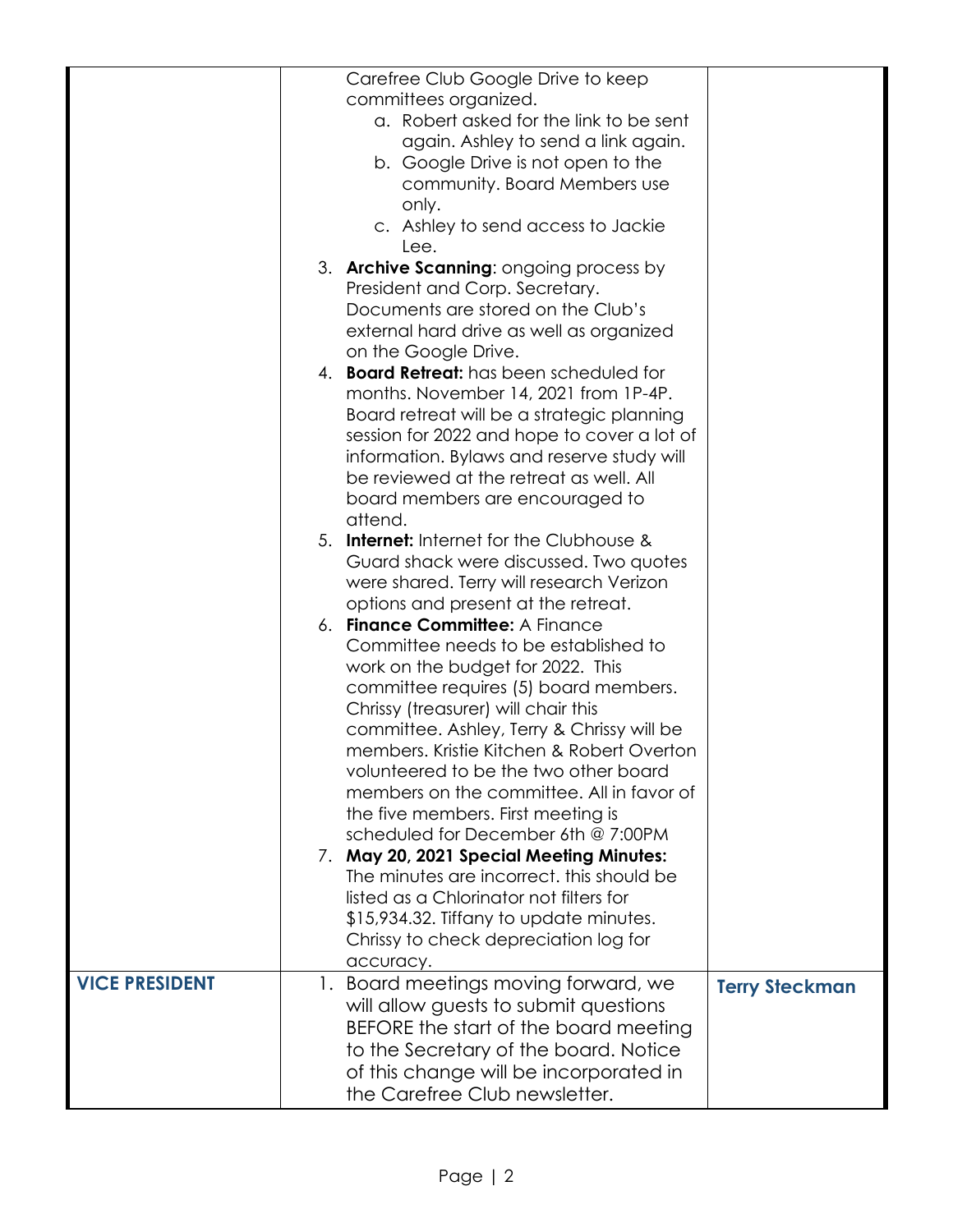| <b>CORPORATE</b> | 1. Tiffany has been taking over the role as                                                                                                                                                                                                                                                                                                                                                                                                                                                                                                                                                                                                                                                                                                                                                                                                                                                                                                                                                                                                                                                                                                                                                                                                                                                                                                                                                                                                                                                                     | <b>Tiffany Rasor</b> |
|------------------|-----------------------------------------------------------------------------------------------------------------------------------------------------------------------------------------------------------------------------------------------------------------------------------------------------------------------------------------------------------------------------------------------------------------------------------------------------------------------------------------------------------------------------------------------------------------------------------------------------------------------------------------------------------------------------------------------------------------------------------------------------------------------------------------------------------------------------------------------------------------------------------------------------------------------------------------------------------------------------------------------------------------------------------------------------------------------------------------------------------------------------------------------------------------------------------------------------------------------------------------------------------------------------------------------------------------------------------------------------------------------------------------------------------------------------------------------------------------------------------------------------------------|----------------------|
| <b>SECRETARY</b> | Corp. Secretary. Recently held a transition                                                                                                                                                                                                                                                                                                                                                                                                                                                                                                                                                                                                                                                                                                                                                                                                                                                                                                                                                                                                                                                                                                                                                                                                                                                                                                                                                                                                                                                                     |                      |
|                  | meeting with Nathaniel Tempest.                                                                                                                                                                                                                                                                                                                                                                                                                                                                                                                                                                                                                                                                                                                                                                                                                                                                                                                                                                                                                                                                                                                                                                                                                                                                                                                                                                                                                                                                                 |                      |
|                  |                                                                                                                                                                                                                                                                                                                                                                                                                                                                                                                                                                                                                                                                                                                                                                                                                                                                                                                                                                                                                                                                                                                                                                                                                                                                                                                                                                                                                                                                                                                 |                      |
| <b>TREASURER</b> | 1. Chrissy and Ashley have been<br>reviewing the Carefree Club financials<br>with a fine tooth comb. Lots of items<br>have been classified wrong. We've<br>made some adjustments and<br>reclassified as needed.<br>2. Chrissy is working with Jerry Brawley,<br>the club's new CPA.<br>3. Chrissy & Ashley transferred the PNC<br>Accounts to their names.<br>4. PDF for October financials can be<br>found on the Carefree Club Google<br>Drive. This report is not accurate and<br>not shared at the meeting.<br>5. Hoping to be in order for January and<br>can share the most current financial<br>reports with accuracy.<br>6. Chrissy is currently in the process of<br>figuring out where the club was<br>financially in Dec. 2020 and<br>comparing it to the current date.<br>7. Currently have (6) bank accounts.<br>Chrissy worked with KMC to get<br>transactions balanced.<br>8. Bank Accounts: Chrissy made motion<br>to only have (5) accounts:<br>a. Payroll<br>b. Operating<br>c. Swim Team<br>d. Reserves<br>e. Lights & Signs<br>f. Voting: all in favor, no opposed.<br>9. \$60 per lot of the Annual Maintenance<br>Assessment is for the Reserve Fund.<br>10. Financial Forms: Purchase Order,<br>Transfer Tickets & Deposit forms are all<br>located on the Carefree Club Google<br>Drive.<br>a. Chrissy will be the only person<br>filling out transfer tickets when<br>moving money around the<br>accounts.<br>11.2022 Budget: hoping to be complete<br>and present to the board at the | <b>Chrissy Sturm</b> |
|                  | January meeting.                                                                                                                                                                                                                                                                                                                                                                                                                                                                                                                                                                                                                                                                                                                                                                                                                                                                                                                                                                                                                                                                                                                                                                                                                                                                                                                                                                                                                                                                                                |                      |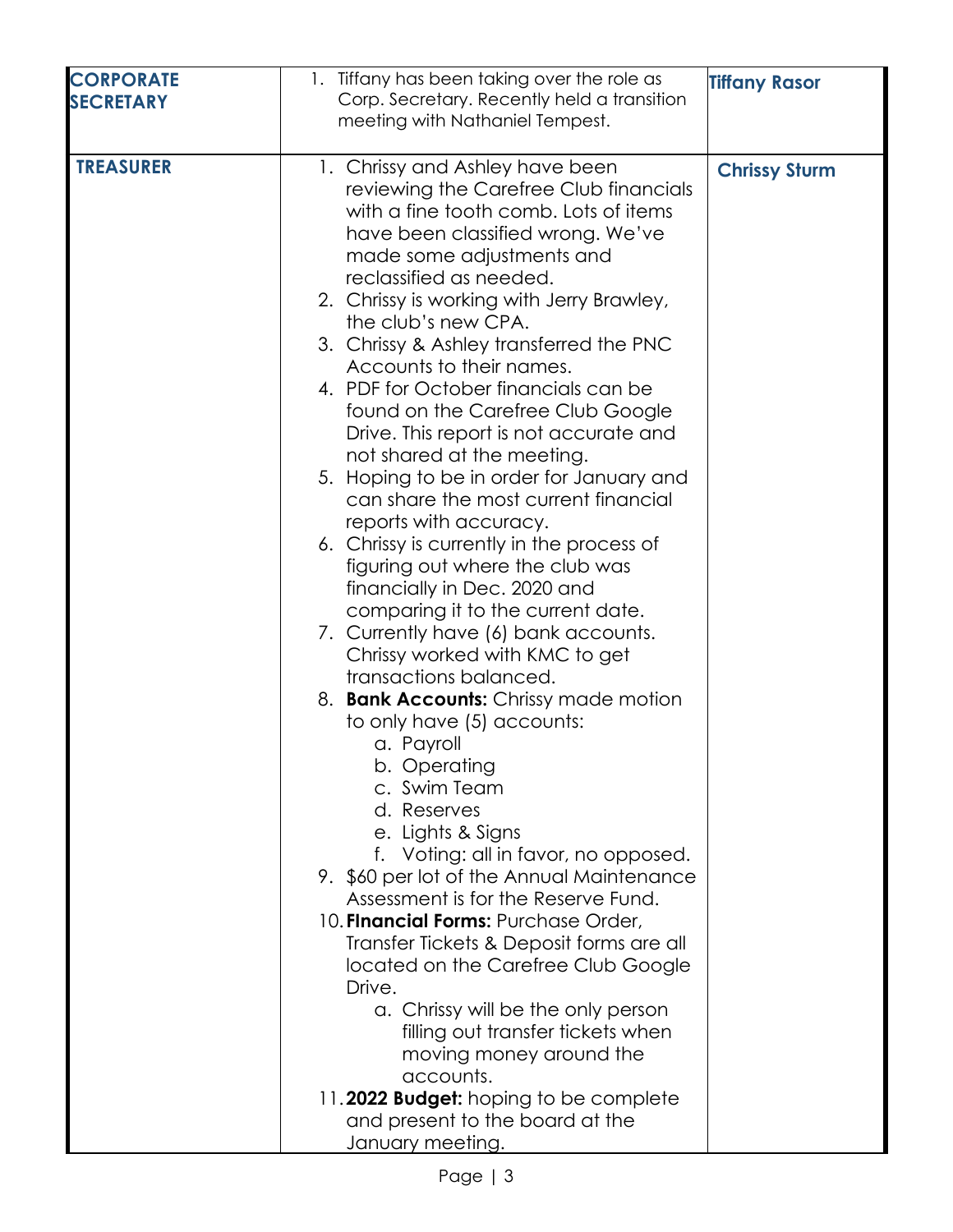|                   | 12. Cost of Living Dues Increase: During<br>the October board meeting. Robert<br>recommended a "Cost of Living" dues<br>increase. Chrissy did research based<br>on the Consumer Index Report. Dues<br>for 2022 would be approx. \$345 per<br>year per consumer index (listed in the<br>covenants & restrictions).<br>a. Robert asked to vote on the<br>cost of living increase. Chrissy<br>advised the board that it is not<br>ready to vote. Recommended<br>we vote at the January board<br>meeting once the budget is<br>prepared for 2022.<br>13.                                                                                                                                                                                                                                                                                                                                                                                                                                                                                                                                                                                                                                                                                         |                         |
|-------------------|----------------------------------------------------------------------------------------------------------------------------------------------------------------------------------------------------------------------------------------------------------------------------------------------------------------------------------------------------------------------------------------------------------------------------------------------------------------------------------------------------------------------------------------------------------------------------------------------------------------------------------------------------------------------------------------------------------------------------------------------------------------------------------------------------------------------------------------------------------------------------------------------------------------------------------------------------------------------------------------------------------------------------------------------------------------------------------------------------------------------------------------------------------------------------------------------------------------------------------------------|-------------------------|
| <b>POOL CHAIR</b> | 1. Jacqueline Cline was voted in as the<br>new pool chair, none opposed.<br><b>2.</b> Ashley, Jackie Lee & Kristie Kitchen are<br>members of the Pool Committee.<br>None opposed.<br><b>3.</b> Pool Management System was shared.<br>Cost estimated at $$420$ year + $$1.00$<br>per pass & \$25 to ship. Hard plastic<br>passes will be used going forward.<br>4. Ashley recommended one pass per<br>family. All family information will be<br>stored on one pass in the systems.<br>Extra pool passes will be available for<br>purchase for \$5.00 each.<br>5. Members can be toggled on and off<br>for a number of reasons. (behavior<br>and non payment of dues)<br>6. Motion made to purchase pool pass<br>management system. All in favor,<br>none opposed up to \$1,500 total.<br>7. Ashley will reach out to Buddenbaum<br>& Moore to determine the necessary<br>repairs for the upcoming 2022 season.<br>8. Barrels need to be picked up by<br>Brenntag. Ashley to schedule.<br>9. Brenntag was paid 2x. Club needs to<br>be reimbursed. Ashley will follow up<br>with them.<br><b>10.</b> The pool committee requested an<br>open/close checklist for the pool.<br>There isn't one available. Will have to<br>create as they learn. | <b>Jacqueline Cline</b> |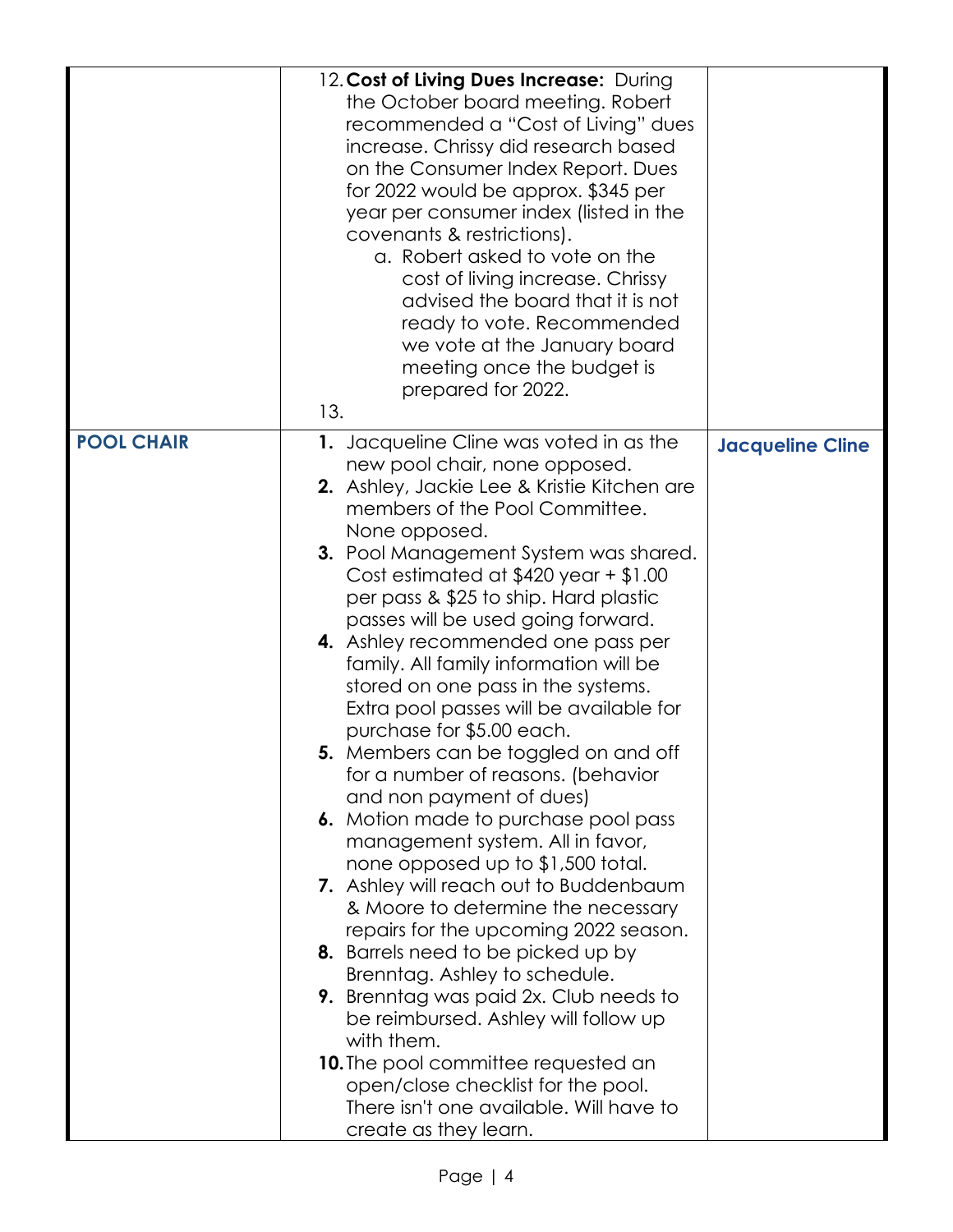|                         | 11. Quote shared for cleaning, painting<br>and restriping the pool.<br>a. Main Pool \$28,000<br>b. baby pool $$5,000$<br>c. Kristie to check costs with<br>another company.                                                                                                                                                                                                                                                         |                                                  |
|-------------------------|-------------------------------------------------------------------------------------------------------------------------------------------------------------------------------------------------------------------------------------------------------------------------------------------------------------------------------------------------------------------------------------------------------------------------------------|--------------------------------------------------|
| <b>GROUNDS CHAIR</b>    | 1. Winterization of the outdoor RR's:<br>Space heaters need to be used in the<br>restrooms as in the past. Ashley<br>expressed concern on leaving those<br>run continuously unattended. It's been<br>that way for years. Ashley to seek<br>alternative methods. Heat tape was<br>proposed for the storage room water<br>pipes.<br>2. Creek Cleanup: \$1,600 to get the road<br>debris that was dumped into the creek<br>cleaned up. | <b>Jacqueline Cline</b>                          |
| <b>GRANTS CHAIR</b>     | 1. Johnson County Community Grant: Mike<br>will look into further for a lift for the pool.<br>Alternative would be asking for donations<br>from the community.<br>2. Carefree does not qualify for most grants<br>b/c we are a private membership.                                                                                                                                                                                  | <b>Mike Martin</b>                               |
| <b>ACTIVITIES CHAIR</b> | 1. Emily is taking a step back from the<br>Activities Chair. Will continue to be<br>actively involved.<br>2. Fall Fest was great - thank you Chrissy for<br>taking the lead on that.<br>3. Upcoming Events: 12/14 Kittiting, 12/17<br>Caroling & 12/20 Cookie Exchange.                                                                                                                                                             | <b>Emily Myers &amp;</b><br><b>Ashley O'Neal</b> |
| <b>WEBSITE CHAIR</b>    | 1. Erich is working on a new calendar for the<br>clubhouse & activity to see in real time<br>when the clubhouse is available/booked.                                                                                                                                                                                                                                                                                                | <b>Erich Bauer</b>                               |
| <b>CLUBHOUSE CHAIR</b>  | 1. Transitioning from Steve Wisdom's<br>management.<br>2. Developing some of the processes of<br>booking to a more modern system.<br>3. Will discuss rental contracts and rates<br>at the Board Retreat.                                                                                                                                                                                                                            | <b>Terry Steckman</b>                            |
| <b>NEWSLETTER CHAIR</b> | 1. Looking to get the newsletter out to<br>membership in December.                                                                                                                                                                                                                                                                                                                                                                  | <b>Ashley O'Neal</b>                             |
| <b>OTHER</b>            | 1. Dues Increase to Club Reserve: Robert<br>recommended that we have a dues<br>increase to match "Cost of Living".<br>2. Robert recommended the Cost of Living<br>would go toward the Reserve Fund.                                                                                                                                                                                                                                 | <b>Robert Overton</b>                            |